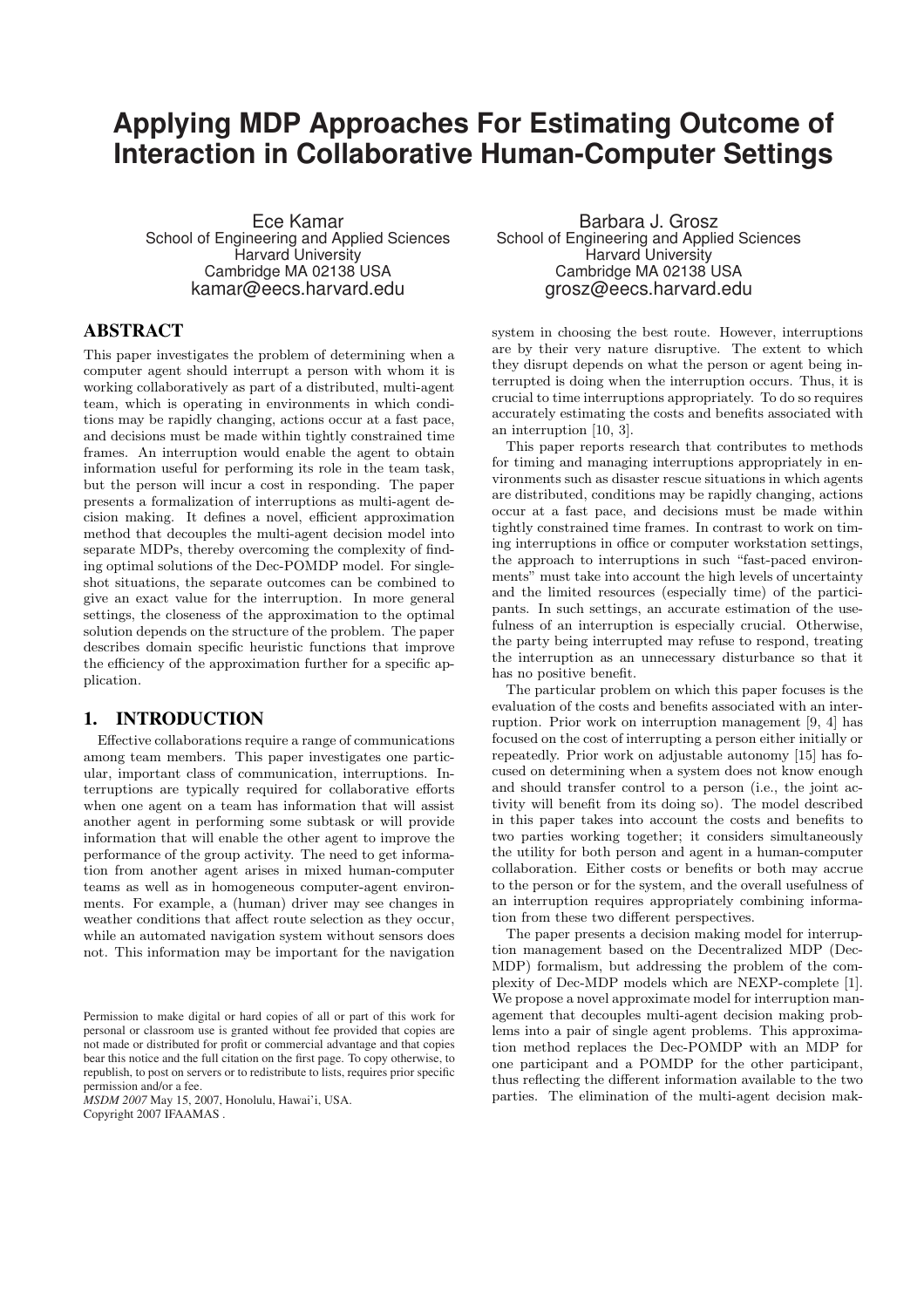ing overhead reduces the complexity of the solution from doubly exponential to exponential. A further reduction in complexity to close to polynomial is shown to be possible by combining POMDP solution techniques with domain specific heuristic functions.

The research we describe uses Colored Trails (CT), a game infrastructure that provides a clear analogue to goals, tasks, resources and the interactions among them, but abstracts from application domain specifics [8]. CT's abstraction away from complicated underlying domains, enables investigations to focus on decision-making strategies, rather than specifying and reasoning about individual domain complexities. Prior uses of CT as a research test-bed for analyzing decisionmaking in multi-agent contexts [8, 5] have shown it engages people in playing both with other people and with computer agents. We designed a particular CT-game environment which provides a conceptually simple analogue of interruption-scenarios in fast-paced domains with uncertainties and partial information. Though abstract, the game remains challenging and interesting for people to play.

This paper demonstrates the usefulness of multi-agent decision making models for estimating interruption outcomes in the context of collaborative activities being carried out in environments characterized by uncertainty and partial information. It contributes to research on interruption management by enabling the calculation of the expected combined (person and agent) "theoretical" value of an interruption, which provides an upper bound on the actual value of the interruption. In the calculation of the theoretical interruption outcome, the player corresponding to the person is assumed to be fully rational, computationally unbounded and to act like an agent in a two agent collaboration. This calculation is intended to be used as a baseline with which to compare actual human decision-making in empirical studies of human-computer play of the CT interruption game. Such comparisons provide a basis for determining the kinds of biases people exhibit in such settings (i.e., the extent to which their decisions deviate from that dictated by the optimal calculation). An understanding of these biases will provide the basis for the design of systems able to predict more accurately a person's tendency to accept or reject an interruption in a particular context. The paper also contributes to multiagent decision making research by defining a novel method for decomposing computationally expensive DecPOMDPs into more tractable individual MDPs and POMDPs. This approximation method can be applied to any DecPOMDP that has a joint reward function decomposable to individual reward functions with nearly-decomposable transition function and action sets.

The next section of this paper introduces the CT-game environment which we use to investigate the problem of timing interruptions. Section 3 describes a decentralized MDP model for the interruption problem, which forms the basis for defining the approximation method. Section 4 describes the approximation method, which decouples multi-agent interruption decision problem to individual models. The paper concludes with a survey of related work and discussion.

#### 2. THE CT INTERRUPTION GAME

To investigate the interruption management problem, we developed a team game of two players in which one of the players has information that will help the other player to perform a task. In this game, the player that lacks infor-

mation has incentive to ask for it and the player that has the information has a reason to provide it, because interruptions are beneficial for the team's work. The game is a board game, developed using the Colored Trails (CT) infrastructure, played by a person and a computer agent.

The CT game board is divided into cells, and both players and their goals are located on cells of the game board. The players move one square at a time towards their goal squares. Players reach their goals when they move to a square on which their goals are located. CT's scoring function defines the overall objective of the players. It may be set so that, the players are purely self-interested (if players' points only depend on their own performance), or have a social good component. The score is determined by the number of goals reached by the players but other factors can be included into the scoring function.

The CT "interruption game" designed for this research involves two players, one controlled by a computer agent and the other by a person, and individual goals for each of the players. The dynamically changing nature of the real world is modeled by having the goals move stochastically with a probability determined by a Gaussian function with the center at the current position of the player's goal (see Figure 1). The Gaussian function restricts the goal movement; the goal cannot move closer to the player.



Figure 1: Left: Screenshot; me is the person player, star is the agent player,  $G_{me}$  is the person's goal,  $G_{star}$  is the agent's goal. Right: Corresponding movement function for  $G_{me}$ .

As part of the game setting, the person has complete information whereas the computer agent is unaware of the current position of its goal except in the initial position. The agent's information about its goal diminishes over time, and its success in reaching its goal depends on getting information from the person. Thus, interruptions initiated by the agent are critical determinants of the result of the game.

In the CT interruption game, the cost of interruption is set to losing the opportunity to move for one game turn. If an interruption is established, neither player is allowed to move for one game round. Analogously to interruption decisions, at the beginning of each turn, the agent decides whether to continue to move or to interrupt the person to get information but with the cost of losing the opportunity to move. The person is free to accept or reject an interruption request. If the person rejects the interruption request, the players continue their individual play, otherwise an interruption is established, the agent receives the current position of its goal and both players remain in their current locations. Thus to make an interruption decision, the agent should consider the tradeoff between making progress on its current task and suspending the current task to ask for or provide information.

When a goal is reached by a player, this player and her/its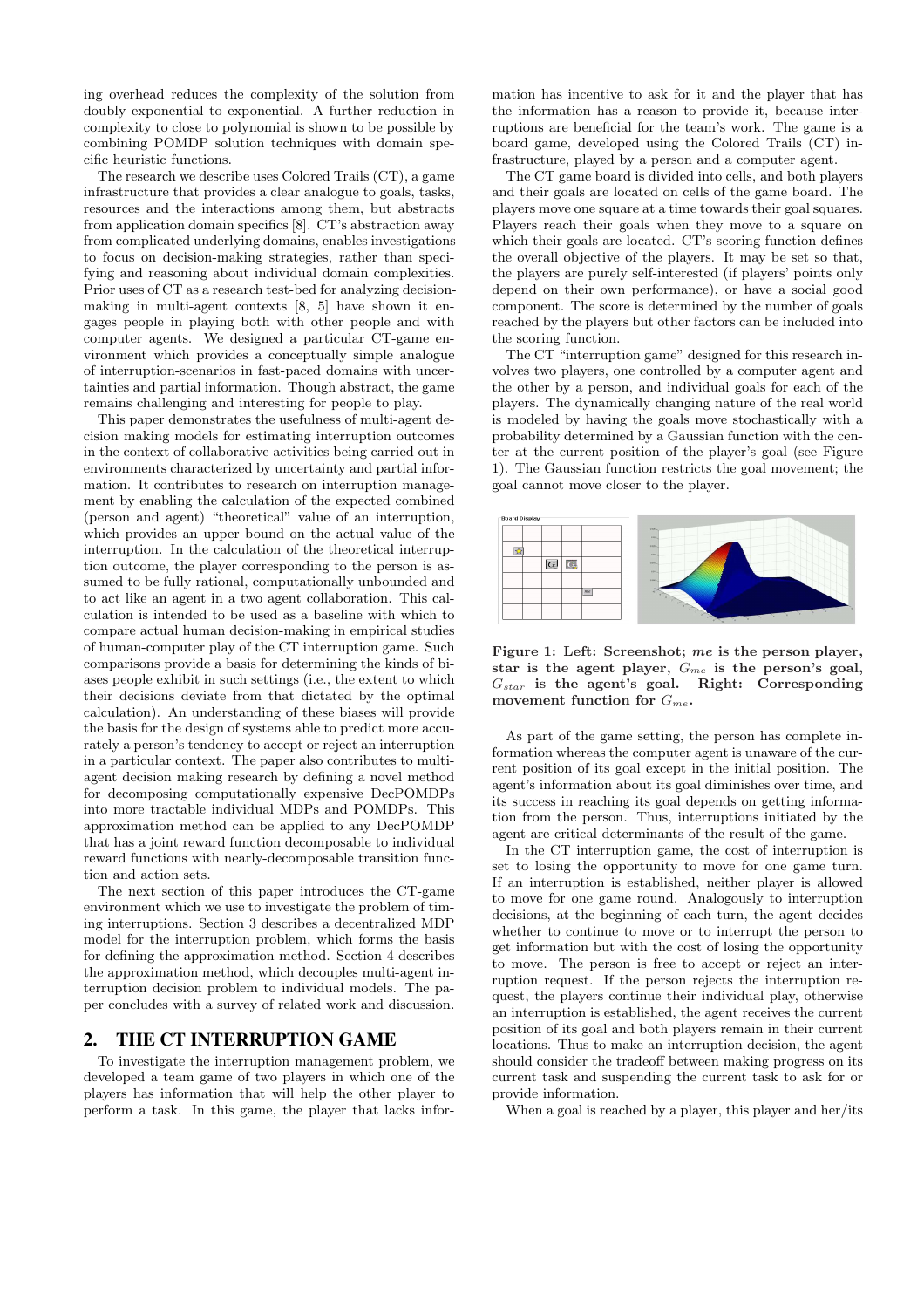goal are randomly relocated on the board starting another round of play. The game continues until a fixed number of turns are played. The quicker the players reach their goals, the more chance they have to reach additional goals and increase their score.

The CT interruption game gives players an incentive to collaborate by defining a common scoring function  $S$ , given below, where  $s$  is the points awarded for getting to a goal,  $h_k$  is number of turns it takes for the player to get to the  $\gcd k$ , and the sum is over all goals that have been reached by player i where A indicates agent, P indicates person.

$$
S = S_A + S_P \text{ and } S_i = \sum_k (s - h_k)
$$

The objective of the players is to maximize the shared scoring function S. In this setting, the agent has an incentive to request interruptions from the person for learning its goal position. The person has an incentive to accept the interruption requests as her success depends on the success of the agent since they share a common scoring function.

# 3. DEC-POMDP FORMALIZATION OF THE INTERRUPTION PROBLEM

The overarching goal of this research is to provide an accurate estimate of the value of an interruption at a particular time in a human-computer collaborative activity. Ideally, the agent would initiate an interaction with the person only when the interaction has positive value for the person. However, in many situations a person's estimate of the value of an interruption may not match a fully rational computational estimate. Such mismatches may lead the person to refuse to respond to an interruption, thus further decreasing task performance. We are addressing this problem in two phases. First, we obtain a baseline of the "theoretical" value of an interruption, assuming the person to be fully rational and without any computational-resource limitations. We then use this baseline to enable empirical investigations of actual human behavior in mixed human-computer collaborative settings, and adapt the computer agent model based on these empirical results. This paper addresses the first phase, and this section presents a computational model that accurately captures the theoretical baseline of interruption values for the CT interruption game. Although we are calculating the fully rational, theoretical baseline, for clarity of presentation we continue to refer to the agent or player with complete information as "the person player".

Although an interruption is an action taken by an agent with partial information, this action affects both agents' states, and consequently both reward functions. Thus, to compute the value of an interruption, its effect on both the person's (agent with full information) and the computer agent's (agent with partial information) individual performance must be taken into account. It is the aggregate of these two effects that determines the interruption's value. It is notable that from an individual perspective, the performance of the individual being interrupted (i.e., the person) always decreases, while the performance of the individual making the interruption (i.e., the computer agent) may either increase or decrease. The challenge for the interrupter is to accurately identify situations in which the overall expected benefit to the team of the interruption is positive.

This section describes a Dec-MDP model for interruption decision making. We use a Dec-MDP model to derive policies that maximize the joint reward function, because of the

uncertainty in the way state changes and the fact that the interruption action affects both players. Finding optimal solutions to the Dec-MDP problems has been proven to be NEXP-complete [1], and the complexity of finding an optimal solution to the Dec-MDP described in this section is doubly exponential in the number of players and the time horizon  $H$ . Although the optimal solution is infeasible even for moderately sized problems, this Dec-MDP provides the right theoretical baseline against which to compare the approximate model we define in Section 4.

The Dec-MDP model for interruption decision making in the CT interruption game uses the following terms:  $B$  is the set of board positions;  $|B|$  is the size of the game board;  $p_P, g_P, p_A, g_A \in B$ , are the positions of the person, person's goal, the agent, and the agent's goal respectively; b is the belief state of the agent about its goal position; for  $c \in B$ ,  $b(c)$  is the probability of agent's goal being on square c; H is the horizon of the game;  $a_A \in A_A$  is an action for the agent, where  $A_A = \{up, left, right, down, interrupt\}$  is the set of actions for the agent;  $a_P \in A_P$  is an action for the person, where  $A_P = \{up, left, right, down, accept(interruption)\}\$ is the set of actions for the person;  $s$  is the reward associated with catching the goal;  $S^h$  is the state at time h;  $P_M(g', p, g)$ is the probability of a goal move from position  $g$  to position  $g'$  when the player is in position p. Dec-MDP also requires a state estimator function for updating the belief state. The state estimator (SE) function updates the belief state b of the agent to b' given agent position p, where  $\forall c' \in B, b'(c') = \sum_{c \in B} b(c) \times P_M(c', p, c).$ 

Our Dec-POMDP is modeled by the tuple

 $I, S, A_i, T, \Omega_i, O, R, H >$  where I is the finite set of players,  $I = \langle Person, Agent \rangle$ ; S is set of world states, represented as a cross product of  $p_P$ ,  $g_P$ ,  $p_A$ ,  $g_A$  and b; A is the set of actions,  $A = \langle A_P, A_A \rangle$ ;  $\Omega$  is the set of observations where  $\Omega = \emptyset$ ; O, the observation probability function is undefined;  $T : S \times A \times S \longrightarrow [0, 1]$  is the state transition function. State transition probability is basically the multiplication of move probabilities of player's goals to the squares given in the next state description, except where the agent or the player or both reach their goals. In those cases, uniform distribution probability is used instead of move probability for the player that catches her/its goal.

The reward function  $R : S \times A \longrightarrow R$  is defined as,

$$
R(S^h, A) = \begin{cases} (s-h) + b(p_A) \times (s-h) & \text{if } p_P + a_P = g_P \\ b(p_A) \times (s-h) & \text{otherwise} \end{cases}
$$

## 4. APPROXIMATING THE OPTIMAL POLICY

In this section, we describe an efficient way of approximating the joint decision making for the interruption game with individual MDP solutions. The approximation decouples nearly-decomposable Dec-MDP models into individual decision-making constituents in such a way that the combination of the results of the two models gives an accurate estimation of the collaborative outcome. This approximation reduces the complexity of decision making in such models to the complexity of solving the individual constituent MDPs.

We describe the use of this approximation to estimate the outcome of interruption provided individual decision making models in CT interruption game in Section 4.1. Decision making models for the agent and person perspectives are presented in Sections 4.2 and 4.3 respectively. In Section 4.4,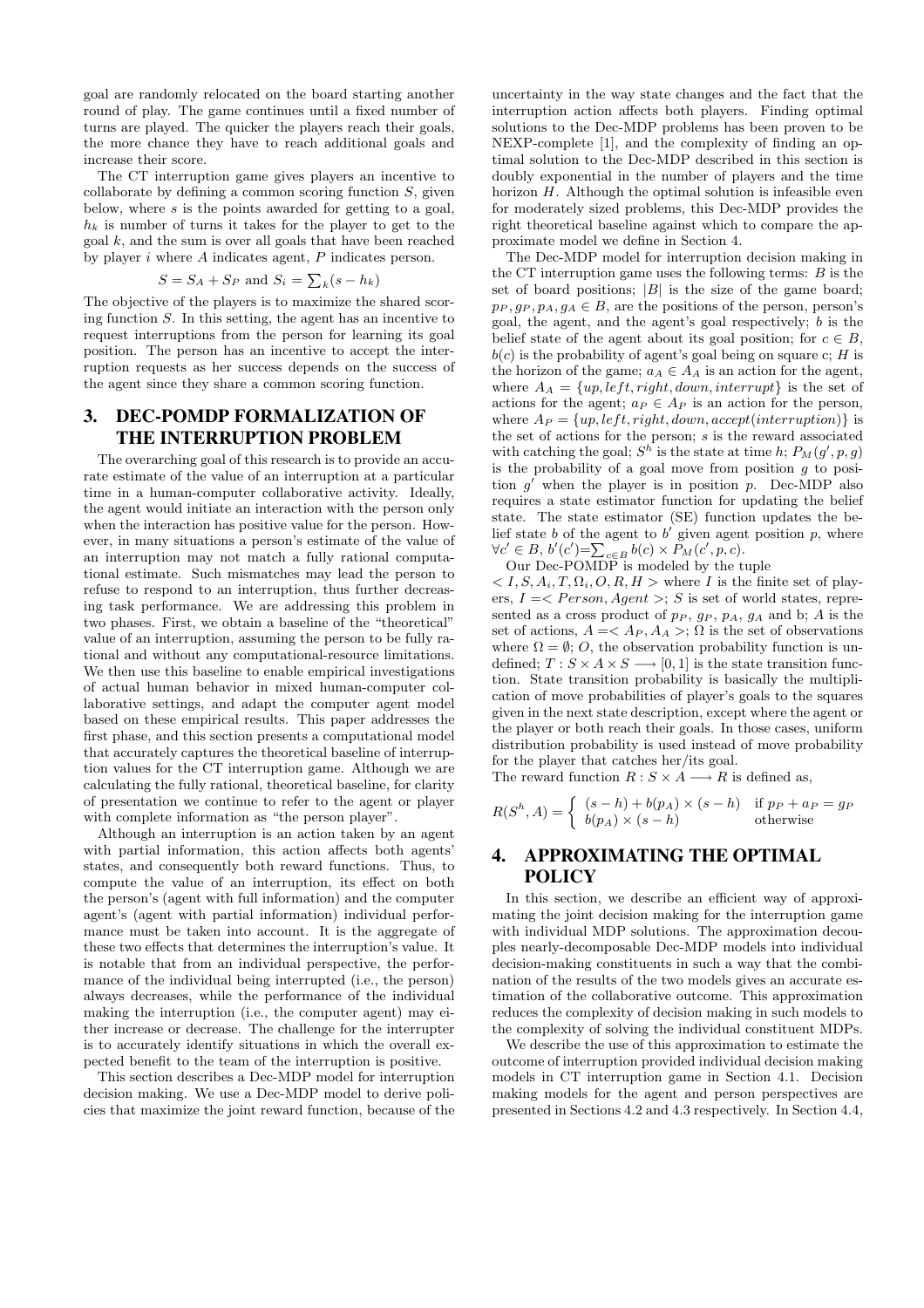this approximation approach is generalized to any nearlydecomposable decentralized decision making setting.

#### 4.1 Decoupling to Single Agent Decision Making

This section presents an approximate algorithm for determining agent decisions in the CT interruption game. The collaborative value of interrupting the person is approximated by decoupling the Dec-MDP model described in Section 3 into two individual decision models, one for the agent and one for the person perspectives, and then combining the outcome of individual models.

The optimal value for an interruption is estimated by the Expected Outcome of Interruption (EOI) which is the difference between the Expected Utility (EU) of the current state when the interruption is established and the EU when no interruption is established.

$$
EOI = EU^I - EU^{NI}
$$

where  $EU<sup>I</sup>$  indicates the expected utility of interruption, and  $EU^{NI}$  indicates the expected utility of no interruption. An interruption is beneficial when EOI is positive.

Having two different players leads to two different perspectives on the interruption outcome;  $EOI<sub>P</sub>$  is the person's perception of interruption outcome which we will refer to as "person's perspective",  $EOI<sub>A</sub>$  is the agent's perception of interruption outcome which we call "agent's perspective". With decoupling,  $EOI$  is approximated by combining the value of interruption for individual perspectives of the person  $(P)$  and the agent  $(A)$ .

$$
EOI = EOI_P + EOI_A
$$

The EOI of a single player is the difference in expected values of two possible states, one in which an interruption is established and other in which it is not.

$$
EOI_P = EU_P^I - EU_P^{NI}
$$
 and  $EOI_A = EU_A^I - EU_A^{NI}$ 

The expected values for individual states are provided by the decision making models for the person  $(P)$  and the agent (A) which are given in Sections 4.2 and 4.3. A state of the model of the person's perspective is represented by the current person position  $p$ , person's goal position  $g$  and current turn number h.  $P_M(g', p, g)$  is the probability of a goal move from position g to  $g'$  with player position p. B is the set of all board positions.

$$
EU_P^N = EU_P(p, g, h)
$$
  

$$
EU_P^I = \sum_{g' \in B} MP(g', p, g) \times EU_P(p, g', h + 1)
$$

The state of the model of the agent's perspective is represented by agent position  $p$ , agent's goal position belief state  $b$ , and current turn  $h$ . After each turn,  $b$  is updated to  $b'$ using the  $StateEstimator(SE)$  function given in Section 3.

$$
EU_A^{NI} = EU_A(p, b, h)
$$
 and  $EU_A^I = EU_A(p, b', h + 1)$ 

For any given world state, our algorithm approximates EOI, the overall expected benefit of interrupting the person. If EOI is estimated to be beneficial, an interruption is established between the person and the agent; otherwise both players follow their individual optimal policy. The resulting policy is a complete description of the agent and person actions. The policy is optimal for players' individual actions, but suboptimal for the timing of interruptions. This approximation reduces the complexity of the multi-agent decision making process to that of two separate single agent decision making processes.

#### 4.2 Individual Decision Making Model for the Person Perspective

The person's perspective is fully observable and is modeled as a Markov Decision Process (MDP). The terms used for the person perspective MDP formalization are as follows: B is the set of board positions;  $|B|$  is the size of the game board;  $p \in B$ ,  $q \in B$  are the positions of the person and her goal respectively; H is the horizon of the game;  $a \in A$ is an action where  $A = \{up, left, right, down\}$  is the set of actions; s is the reward associated with reaching the goal;  $P_M(g', p, g)$  is the probability of a goal move from position g to position g' when the player is in position p;  $S<sup>h</sup>$  is the state at time h.

MDP that represents the person perspective is the tuple  $\langle S, A, T, R \rangle$  where S is the set of states, expressed as a cross product of  $p$  and  $q$ ;  $\tilde{A}$  is the finite set of allowed actions for the person;  $T : S \times A \times S \longrightarrow [0, 1]$ , the state transition function is defined as,

$$
Pr(S^{h+1} = [p', g', h+1]|S^h = [p, g, h], a) = T(S^{h+1}, a, S^h)
$$

$$
T(S^{h+1}, a, S^h) = \begin{cases} P_M(g', p', g) & \text{if } p+a = p' \text{ and } p+a \neq g \\ 1/|B|^2 & \text{if } p+a = g \\ 0 & \text{otherwise} \end{cases}
$$

 $R: S \times A \longrightarrow R$ , the reward function is defined as,

$$
R(S^h, a) = \begin{cases} s - h & \text{if } p + a = g \\ 0 & \text{otherwise} \end{cases}
$$

The value function for optimal policy calculation is:

$$
V^{\Pi}(S^h) = max_a[R(S^h, a) + \sum_{S^{h+1}} T(S^{h+1}, a, S^h) \times V^{\Pi}(S^{h+1})]
$$

MDPs can be solved in the number of arithmetic operations polynomial to the size of the state space, number of actions and the number of bits required to represent the transition function and the reward function [11]. We use ExpectiMax solution algorithm, because it is sufficiently efficient, simple to implement and easy to adopt to solve NOMDP models.

 $V<sup>\Pi</sup>$  is the value function that maximizes the utility of the person's perspective.

$$
V^{\Pi}([p, g, h]) = max_a[R([p, g, h], a)
$$
  
+ 
$$
\sum_{c \in B} T([p + a, c, h + 1], a, [p, g, h])
$$
  

$$
\times V^{\Pi}([p + a, c, h + 1])
$$

where  $S^h = [p, g, h]$ . ExpectiMax algorithm constructs a decision tree that computes the value function  $V<sup>\Pi</sup>$ . Starting from an initial state, ExpectiMax branches into two levels, one branch over the four possible actions, and the other over the  $|B|$  possible positions to which the goal can move. The expected outcome is calculated by taking the weighted average of the outcome of each branch with its branching probability. The size of the decision tree is  $(|B| \times |A|)^H$ which is exponential in the length of the horizon. With memoization, the number of nodes visited by the complete policy search is bounded by  $|B|^2 \times |H|$  and the solution becomes practical.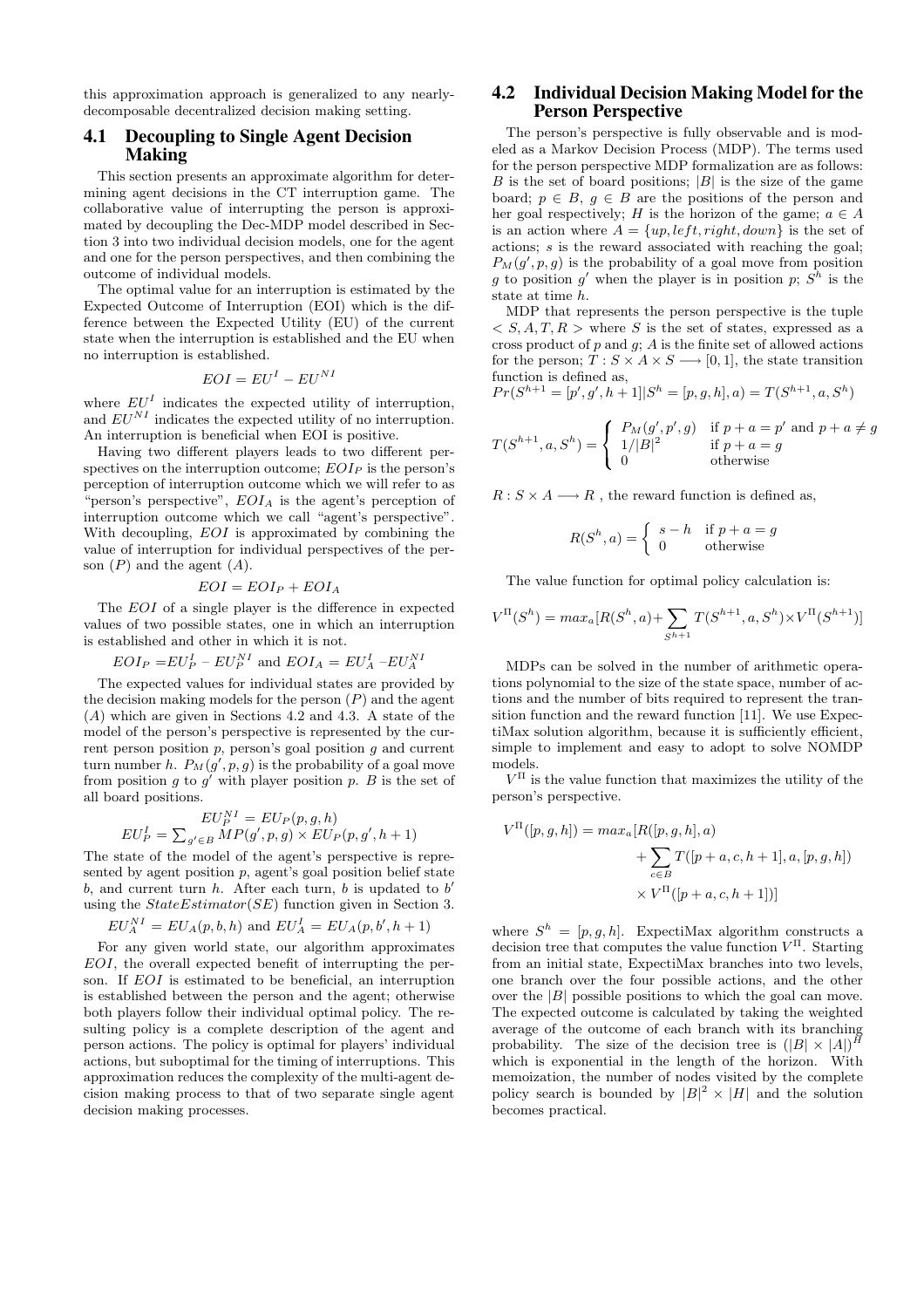#### 4.3 Individual Decision Making for the Agent **Perspective**

Agent decision making is modeled with a No Observation Markov Decision Process (NOMDP) because the interaction component is excluded from the individual model.

The terms used for the agent perspective NOMDP formalization are as follows: B is the set of board positions; |B| is the size of the game board;  $p \in B$  is the position of the agent; b is the belief state of the agent about its goal position; for  $c \in B$ ,  $b(c)$  is the probability of agent's goal being on square c; H is the horizon of the game;  $a \in A$  is an action, where  $A = \{up, left, right, down\}$  is the set of actions; s is the reward associated with catching the goal;  $S<sup>h</sup>$  is the state at time h. The state estimator (SE) function updates the belief state b to b' given agent position  $p$ , where  $\forall c' \in B, b'(c') = \sum_{c \in B} b(c) \times P_M(c', p, c).$ 

The NOMDP that represent the agent perspective is the tuple  $\langle S, A, T, R \rangle$  where S is the set of states, expressed as a cross product of  $p$  and  $b$ ,  $A$  is the finite set of allowed actions for the agent,  $T : S \times A \times S \longrightarrow [0, 1]$  state transition function is defined as,

$$
Pr(S^{h+1} = [p', b', h+1]|S^h = [p, b, h], a) = T(S^{h+1}, a, S^h)
$$

$$
T(S^{h+1}, a, S^h) = \begin{cases} 1 & \text{if } p + a = p' \text{ and } SE(p', b) = b' \\ 0 & \text{otherwise} \end{cases}
$$

 $R: S \times A \longrightarrow R$  the reward function is defined as,

$$
R(S^h, a) = b(p) \times (s - h)
$$

The value function for optimal policy calculation is:

$$
V^{\Pi}(s) = max_a R(S^t, a) + \sum_{S^{t+1} \in S} T(S^{t+1}, a, S^t) V^{\Pi}(S^{t+1})
$$

The set of initial states is the finite combination of agent positions and goals. An infinite number of state possibilities exist, because the belief distribution is incorporated into the state space, however only small regions of the state space are reachable from the finite set of initial positions. In order to eliminate the unreachable states and only consider those that are reachable, we customize the well-known Expecti-Max algorithm, which is a version of Value Iteration that focuses on reachable states [13].

 $V<sup>\Pi</sup>$  is the value function that maximizes the utility of the agent's perspective.

$$
V^{\Pi}([p, b, h]) = max_a[R([p, b, h], a) + (1 - b(p))
$$
  
 
$$
\times V^{\Pi}([p + a, SU(p + a, b), h + 1])]
$$

where  $S^h = [p, b, h]$ . Starting from an initial state, a policy tree is constructed that maximizes the value function  $V<sup>\Pi</sup>$ . At each level, the tree selects an agent action that maximizes the value function and the agent's belief state is updated by the Special Update (SU) function (See Appendix 2 for the SU function). The branching continues until the horizon is reached. Even with dynamic programming, the complexity of the complete search is exponential in the length of the horizon,  $(|A| \times |B|)^{H}$ .

To overcome this complexity, we define a domain specific heuristic to cut down the search space. A basic heuristic for the CT interruption game is selecting actions that take the agent closer to its goal. To have a more efficient policy search algorithm, this heuristic is integrated into the complete search algorithm. While constructing a policy tree,

only actions that take the agent closer to its goal are included in the search.

Figure 2 compares the running times of exact and heuristicapproximate NOMDP search algorithms. By pruning moves that are estimated to be unbeneficial, the branching factor becomes either 1 or 2 for each node of the decision tree. For the CT interruption game where  $|A| = 4$  and complexity of the exact search is  $(4 \times |B|)^{H}$ , the best case complexity of the heuristic-approximate NOMDP search algorithm is  $H \times |B|$ .



Figure 2: Comparison of exact algorithm and heuristic-approximate algorithm running times

The optimality of the heuristic-approximate policy search algorithm depends on the characteristics of the setting. Experiments on a CT Interruption game with moderate uncertainty (0.5 goal movement probability, 1.0 Gaussian variance (see Appendix 2 for the goal movement calculation)) shows that in 3% of the states, the best action assignment differs for the approximate-heuristic and exact policies. In such states, an action that takes the agent away from its goal is preferred, as this action limits its goal's movement and helps the agent to reach its goal faster. If the environment is certain, the heuristic-approximate algorithm is equivalent to the exact solution. When uncertainty is high in the environment, it is possible that this simple heuristic becomes insufficient and diverges from optimality. In this case, more sophisticated heuristics can be introduced to achieve better accuracy.

For our experiments, we used a heuristic that was specific for the CT interruption game. Heuristics that are suitable to the properties of the model should be explored to generalize the heuristic search approach to different settings. If such heuristics exist for the given setting, combining them with policy search methods is promising to significantly increase the efficiency of the solution.

#### 4.4 Analysis of the Approximation Method

Previous sections have described how decoupling a single decentralized decision making model into individual models provides efficiency gains in the CT interruption game setting. This approximation method can be further generalized to collaborative decentralized decision making problems that are nearly decomposable to individual models. The necessary conditions for applying the decoupled approximation techniques are having a joint reward function that can completely decompose into individual rewards and a joint transition function. This section describes a generalization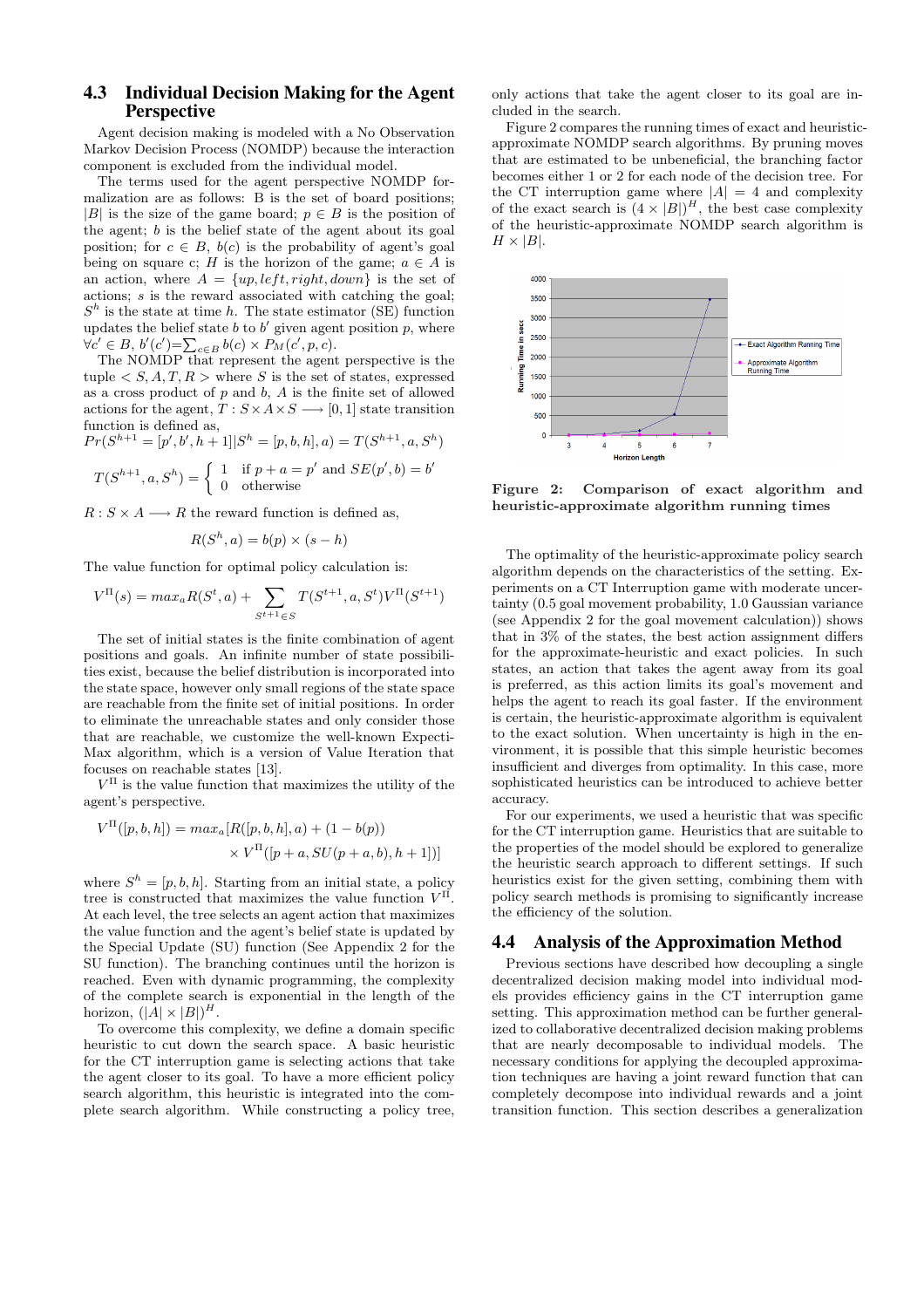of our approximate approach to general problems that satisfy this set of conditions.

In a general fully collaborative setting, there exists a set of agents  $I = \{I_1, \ldots, I_n\}$  which share a common reward function  $R$  that is a combination of individual reward functions  $R_1, \ldots, R_n$ :

$$
R(R_1,\ldots,R_n)\to\Re
$$

The agents have a single joint action  $JA$  to be taken when all n agents agree on doing JA and a set of individual actions. When agents do not agree on taking action  $JA$ , the agents act individually. The individual decision making model of agent i selects the best individual actions  $a_i$  for the current state  $S_i$ . The estimated outcome of agent i for taking  $JA$  is calculated using two possible next states  $S_i^{JA}$  and  $S_i^{NJA}$  of agent  $i$ , which are explored by feeding the joint transition function T with  $S_i$  and JA.  $S_i^{JA} = T(S_i, JA)$  is the next state of agent *i* after taking  $JA$ .  $S_i^{NJA} = T(S_i, a_i)$  is the next state of agent i after taking individual best action  $a_i$ (NJA refers to "No Joint Action").

From the individual decision making model of agent  $i$ , two expected utility values are extracted;  $EU_i(S_i^{JA})$  which is the expected utility of agent i at state  $S_i^{JA}$ .  $EU_i(S_i^{NJA})$  which is the expected utility of agent i at state  $S_i^{NJA}$ .

The expected outcome  $(EO)$  of taking joint action  $JA$  is calculated as:

$$
EO_{JA} = R(EU_1(S_1^{JA}), \dots, EU_n(S_n^{JA}))
$$
  
-  $R(EU_1(S_1^{NJA}), \dots, EU_n(S_n^{NJA}))$ 

For any time step t,  $EO_{IA}$  is calculated for the current world state. JA is taken when  $EO_{JA}$  is positive. Otherwise individual optimal policies are followed.

The approach given above has two assumptions. It is assumed that the model has a single joint action and the deterministic transition function maps a given state to a single next state given action JA. Both of these assumptions can be relaxed. Given multiple joint actions  $JA_1, \ldots, JA_K$ , EO values are estimated for every  $JA_i$ . Among positive  $EO_{JA_i}$ values, the joint action with highest  $EO_{JA_i}$  is selected as the next action. If the joint transition function maps a current state S and joint action  $JA$  to a set of next states  $S_j^{t+1}$ ,  $EO_{JA}$  is calculated as the weighted sum of  $S_j^{t+1}$  with corresponding transition probabilities.

As a result of the high complexity of constructing the optimal joint policy, we cannot provide an empirical comparison of the approximate policy with the optimal policy. However, observations of the agent player's interruption decisions during empirical studies using the CT interruption game, suggest the policy generated by the approximate method leads to good decisions. The agent appears to interrupt only when its goal has moved significantly. This behavior results from the approximate method embodying individual policies for the agent which are optimal, and interruption decisions that consider the effect of an interruption for both players. The person is only interrupted if the expected value of the interruption is larger than the expected value of acting individually. The method also takes into account the near decomposability of the problem and the additive structure of the reward function.

In calculating an expected value of a given world state with the decentralized MDP model in CT interruption game, Dec-MDP uses look ahead and includes the effect of future interactions in the utility calculation. The optimal joint

policy may schedule multiple interruptions to maximize the joint reward. In contrast, our approximation method only includes the immediate effect of the interruption in the expected outcome calculation by ignoring the future possibilities of interaction. This is one reason why the joint policy constructed by our approximate method is sub-optimal. On the other hand, for single-shot games, where the agent is allowed to interrupt only once, the value for interaction is the same between the optimal policy and the approximate policy. If joint actions are always unbeneficial for the collaborative benefit, then the policy generated by the approximate algorithm is optimal because in this case the optimal joint policy is just the combination of optimal individual policies. The approximation method is expected to diverge from the optimal policy as the number of joint actions increases.

In many human-computer interaction settings, the interaction frequency is much lower than the frequency of individual actions taken by the computer agent and the person. In such settings, having optimal policies for individual actions and sub-optimal timing for the joint actions may be preferred for avoiding the significant overhead of solving the decentralized decision model. Therefore, we believe that this approximation may be useful for many human-computer interaction settings.

Our future work focuses on investigating the effect of interaction frequency on the optimality of approximate policy. We know that the approximate policy is optimal if there is no interaction and wish to determine the accuracy of our approximate algorithm as it is modified to produce multiple interruptions.

#### 5. RELATED WORK

Optimally solving Dec-MDP models is known to be NEXP [1], making it necessary for us to investigate an efficient approximation to Dec-MDP solutions in the CT interruption setting. Several approximate solution methods have been investigated in prior work that also aimed to overcome the complexity barrier. This section briefly compares our approach to these alternatives.

Joint Equilibrium based Search for Policies (JESP) use dynamic programming to reach local optima [12], and its worst case complexity is greater than what we achieve with our approach. Several proposals rely on problem specific heuristics [14, 16]. Such problem specific heuristics do not address the general human-computer interaction settings considered in this paper. Xuan et al. introduces multiple heuristic functions to make communication decisions. Their hybrid heuristic is similar to our Expected Outcome of Interruption calculation [16]. It compares the information gain with the communication cost to decide whether to communicate, but the introduction of their idea is primarily to give details of such calculation. Our work can be considered as an extension that investigates the applicability of this approach in more detail. Beynier et al. is interested in more general settings in which time and resource constraints exist between multiple decentralized collaborative agents [2]. Similar to our approach, their work estimates the optimal joint policy by creating individual optimal policies for agents. Their work focuses on scheduling individual tasks by considering time and resource constraints. They don't consider the problem of estimating the value of joint actions. In future work, we hope to combine our EOI calculation with this algorithm to find new ways to better es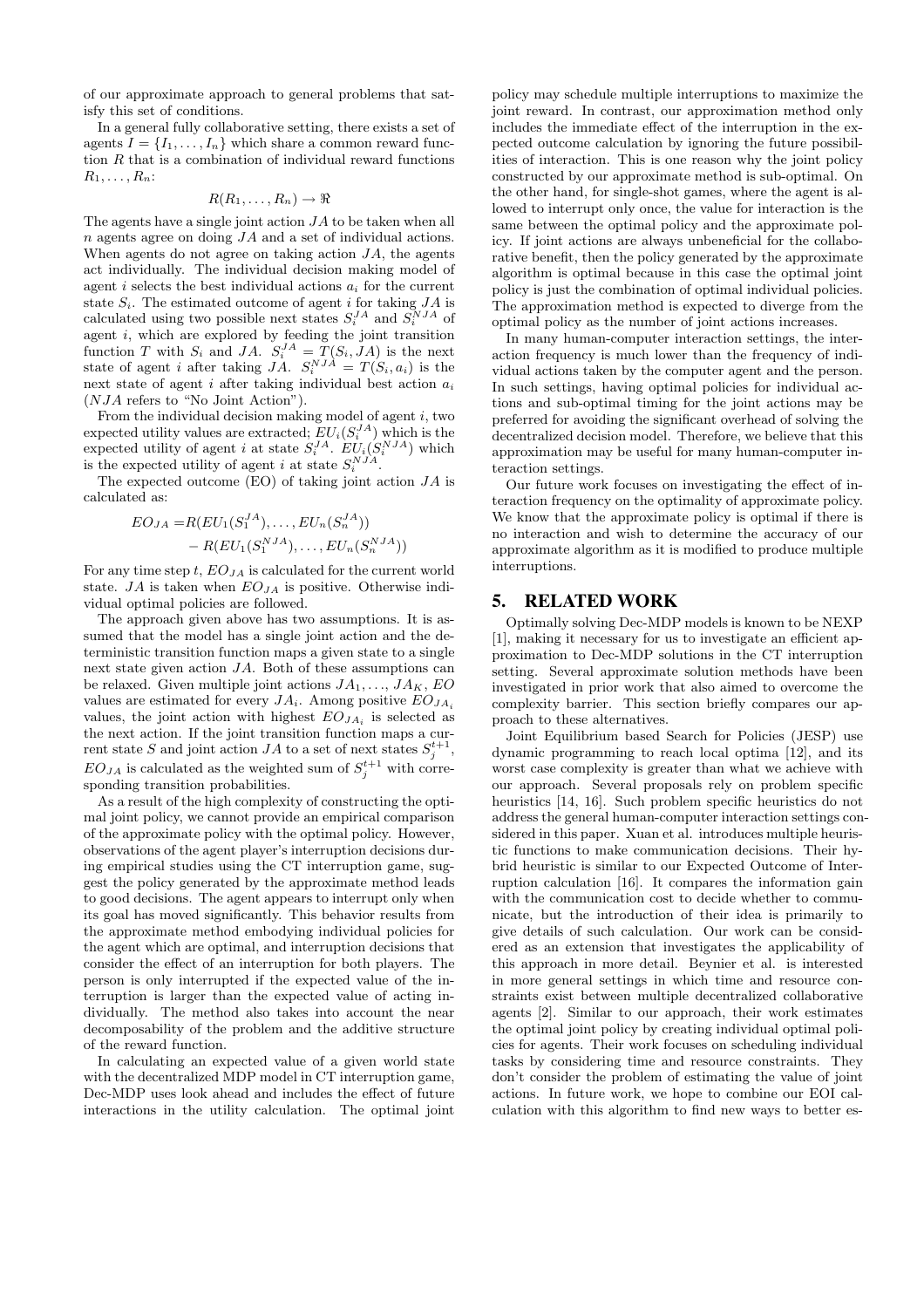timate the value of interruption.

The multi-agent decision making literature presents a variety of models that consider communication as a component of decision making. Decentralized Partially Observable Markov Decision Process with Communication (Dec-POMDP-Com) is an extension of the Dec-POMDP framework that has a distinct component for deciding when and how to communicate. Finding optimal solutions to Dec-POMDP-Com models is as hard as optimally solving Dec-MDP models [7]. For our problem, Dec-MDP-Com does not provide a more powerful representation than Dec-MDP models. Having an individual communication component as Dec-POMDP-Com models do, is not compatible with the interruption management problem, because it is necessary to incorporate interruption into the general decision making to investigate the trade off between acting individually and initiating interruptions.

A more general framework that covers cases in which agents may have different models is the Interactive Partially Observable Markov Decision Process (I-POMDP). I-POMDP allows defining individual reward functions for agents and therefore representing their preferences [6]. We will investigate I-POMDPs in future work, after collecting data for human behavior in CT interruption game.

## 6. CONCLUSION

Accurately calculating the expected costs and utilities of interruptions, taking into account the perspectives of both the interrupter and the party being interrupted, is important for effective interruption management. This paper investigates the estimation of interruption outcomes for twoparty, collaborative human-computer activities in environments in which conditions may be rapidly changing, actions occur at a fast pace, and decisions must be made within tightly constrained time frames. This estimation problem is a new, interesting area of application for Dec-MDP methods. The paper presents a novel approximation approach which decouples computationally expensive Dec-MDPs into multiple individual MDP models and then recombines the interruption output of the models to provide an estimate of the multi-perspective, collaborative value of an interruption. This approximation technique can be generalized to Dec-MDPs that have completely decomposable joint reward functions and nearly decomposable transition functions and action sets. The approach provides significant efficiency gains when compared with the complexity of finding optimal solutions. In future work, we plan to compare the results of this approach empirically to exact methods and to other approximate solution methods to provide a detailed optimality and efficient analysis.

## 7. ACKNOWLEDGMENTS

The initial design of the CT interruption game was suggested by David Sarne to whom we are also grateful for many insightful discussions about interruption management. We thank David Sarne, Philip Hendrix and Heather Pon-Barry for helpful comments on earlier drafts of this paper. The research reported in this paper was supported in part by NSF grants IIS-0222892 and CNS-0453923 and in part by contract number 55-000720, a subcontract to SRI International's DARPA Contract No. FA8750-05-C-0033. Any opinions, findings and conclusions, or recommendations ex-

pressed in this material are those of the authors and do not necessarily reflect the views of NSF, DARPA or the U.S. Government.

#### APPENDIX 1: Creating Compact State Space

The set of configurations of our game framework is the combination of possible board positions of agent, person, and their individual goals. Using the symmetric geometry of our game board significantly reduces the search space to be considered to construct a complete policy.



Figure 3: 4 symmetries divide game board into 8 symmetric pieces.

The game board has vertical (V), horizontal (H), and 2 diagonal  $(D_1 \text{ and } D_2)$  symmetries that divide the board into 8 regions (see Figure 3). Every point in the game board can be transformed into the selected region by using these symmetries. Table 1 shows the set of symmetries that maps any point on the given board into region 1.

| Region | Transformations | Region | Transformations |
|--------|-----------------|--------|-----------------|
|        |                 |        |                 |
|        |                 |        |                 |
|        |                 |        |                 |
|        |                 |        |                 |

Table 1: Symmetry transformations that maps given regions into region 1

If a goal position is transformed into region R with a set of symmetries S, applying S to the player position preserves the relative positions of the player and the goal. A complete policy calculated for every initial state that has its goal position inside region R, is indeed a complete policy for the full game board as each initial state corresponds to a calculated configuration on region R. Therefore the size of the complete policy and the number of calculations required reduces to 1/8.

## APPENDIX 2: CT Interruption Game Specific Functions

We present three CT interruption game specific functions that are used in Section 3 and Section 4 to update the belief state of the agent.

SpecialUpdate (SU) function is a special state estimator function that performs a game specific update on the belief